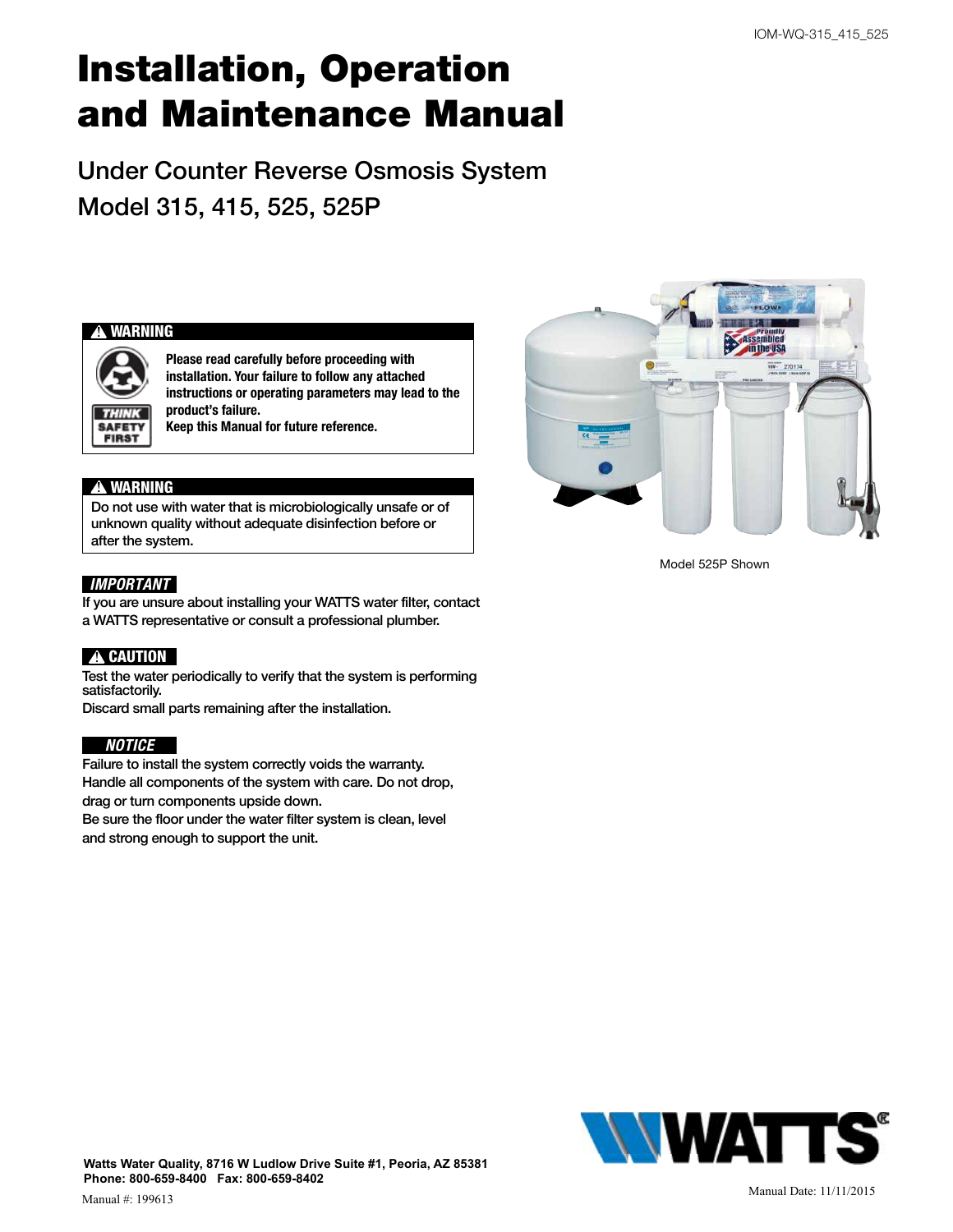Thank you for choosing the WATTS WATER QUALITY Reverse Osmosis Drinking Water System. With proper care your water filtration system will produce high quality drinking water for many years.

Read carefully and follow the instruction in this manual before proceeding with the actual installation. Pay particular attention to all warnings, cautions and notes. Failure to do so could result in personal injury or damage to the equipment or other property. System and installation need to comply with state and local laws and regulations.

# **CHECK LIST:**

- 1) Reverse Osmosis Unit.
- 2) Water storage tank, 3 gallon volume (2.5 gallon @40psi).
- 3) Installation kit: tank ball valve, drain saddle clamp (1/4" & 3/8"), feed water valve, faucet assembly.
- 4) Manual.



1) Reverse Osmosis Unit (525P Shown)



2) Water Storage Tank 3 Gallon



3) Installation Kit

# **RECOMMENDED TOOLS LIST**

- \* Variable speed drill
- $*$  1/8" and 1/4" drill bits
- \* 7/16" drill bit 1/2" and 9/16 open-end wrenches (or adjustable)
- \* Phillips screwdriver
- \* Utility knife

This reverse osmosis system contains a replaceable component critical to the efficiency of the system. Replacement of the reverse osmosis component should be with one of identical specifications, as defined by the manufacturer, to ensure the same efficiency and contaminant reduction performance.

The product water shall be tested periodically to verify that the system is performing satisfactorily.

Do not use with water that is microbiologically unsafe or of unknown quality without adequate disinfection before or after the system.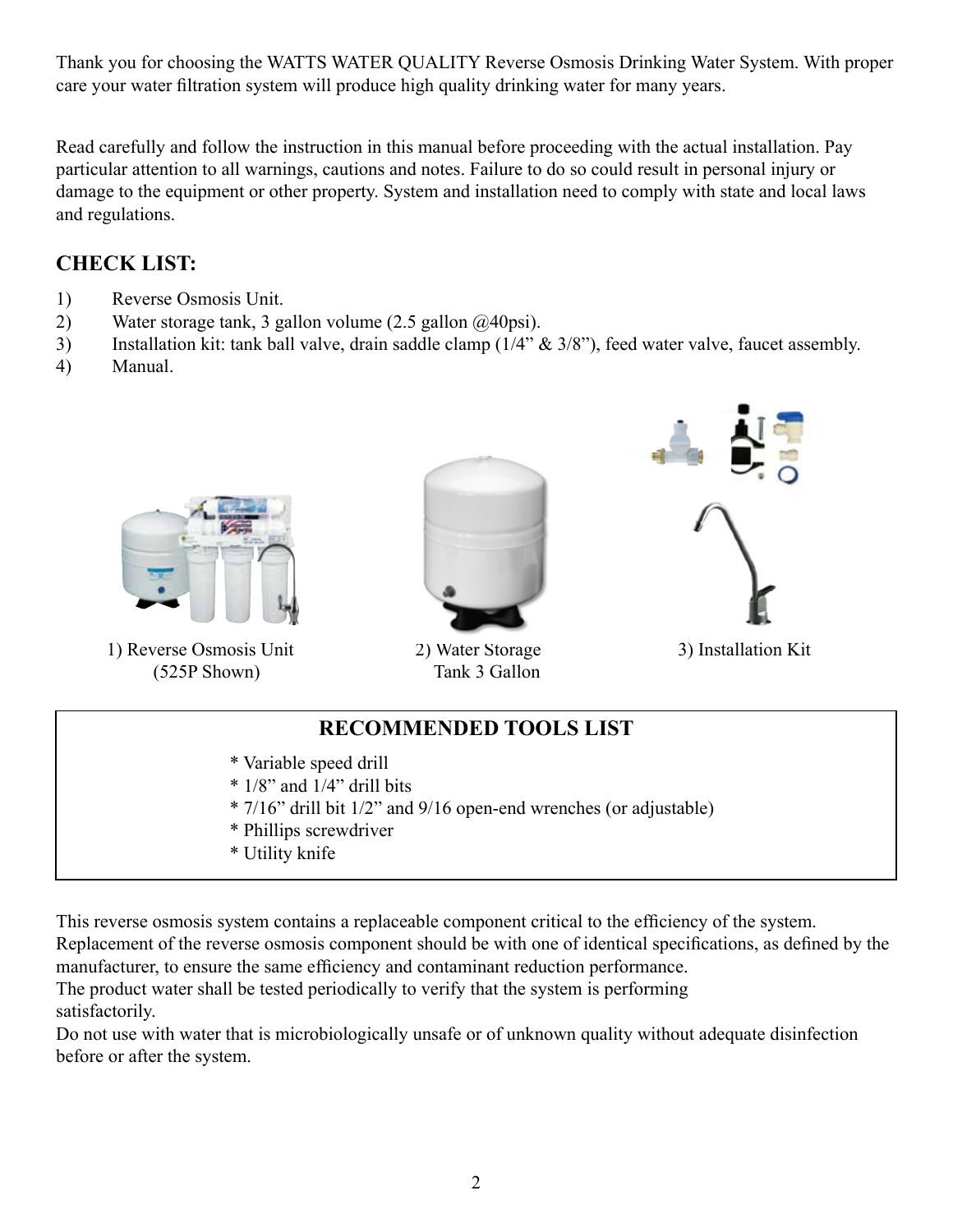# **315 RO FILTRATION PROCESS**



# **SPECIFICATIONS:**

| 1st stage: | Carbon Block filter, 5 micron, 10" |  |
|------------|------------------------------------|--|
|------------|------------------------------------|--|

2nd stage: TFC membrane, 50GPD

3rd stage: Carbon Block filter, 5 micron, 10"

Auto shut off valve

Operating pressure: 40-100 PSI

Operating temperature: 40-100°F

Please contact your local dealer at:

| <b>WATTS ITEM#</b> | <b>DESCRIPTIONS</b>                | <b>SERVICE LIFE</b>      |
|--------------------|------------------------------------|--------------------------|
| F109009            | Carbon block filter, 5 micron, 10" | $6-12$ months            |
| W-1812-50          | TFC membrane, 50GPD @ 60PSI        | $\frac{24-36}{ }$ months |
| F109009            | Carbon block filter, 5 micron, 10" | $6-12$ months            |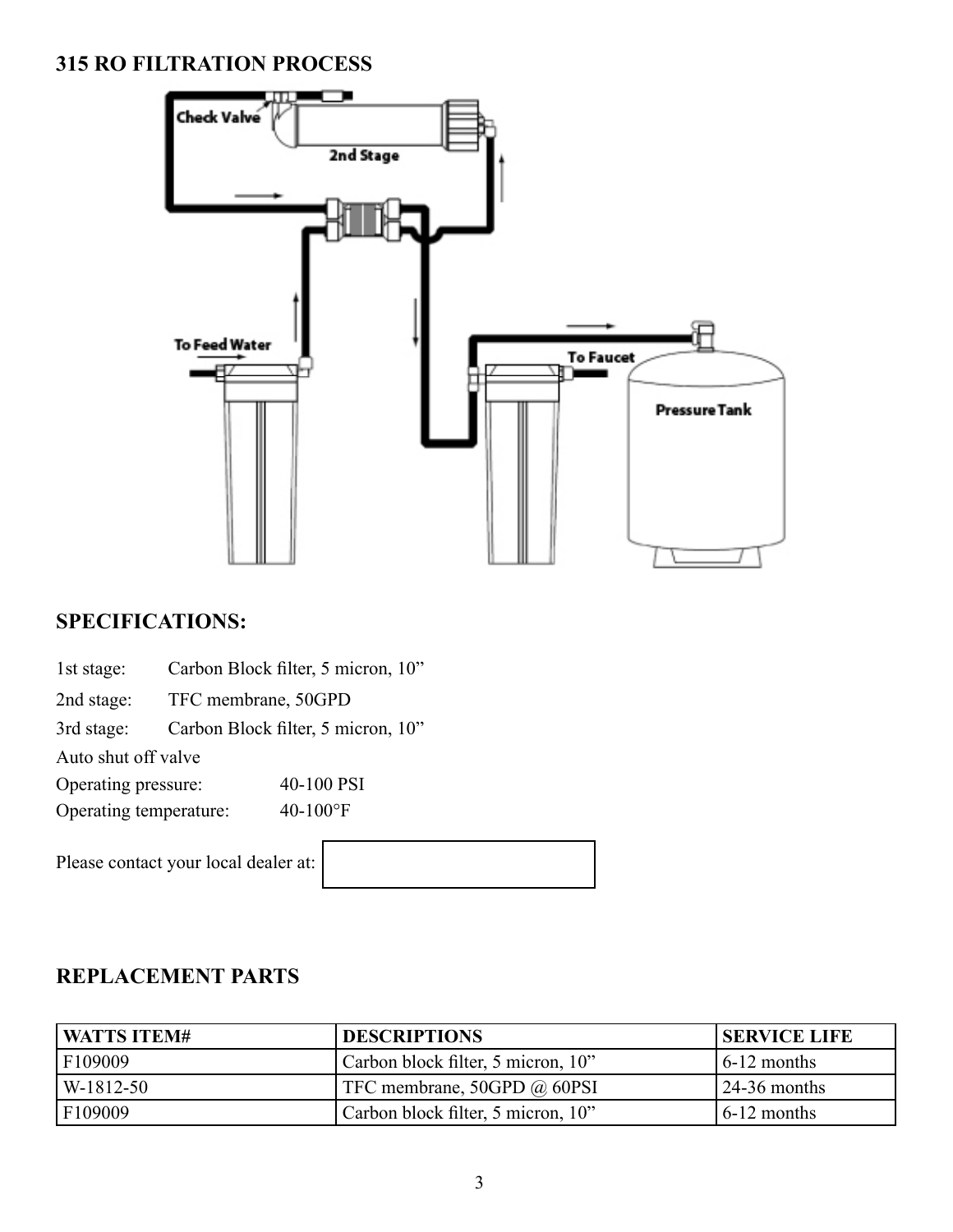# **415 RO FILTRATION PROCESS**



### **SPECIFICATIONS:**

- 1st stage: Sediment filter, 5 micron, 10"
- 2nd stage: Carbon block filter, 5 micron, 10"
- 3rd stage: TFC membrane, 50GPD @ 60PSI
- 4th stage: Inline carbon filter
- Auto shut off valve
- Operating pressure: 40-100 PSI
- Operating temperature: 40-100°F

Please contact your local dealer at:

| <b>WATTS ITEM#</b> | <b>DESCRIPTIONS</b>                | <b>ISERVICE LIFE</b>  |
|--------------------|------------------------------------|-----------------------|
| $IF-SP-1005$       | Sediment filter, 5 micron, 10"     | $6-12$ months         |
| F109009            | Carbon block filter, 5 micron, 10" | $6-12$ months         |
| W-1812-50          | TFC membrane, 50GPD @ 60 PSI       | $\sqrt{24-36}$ months |
| W560033            | Inline carbon filter               | $12-18$ months        |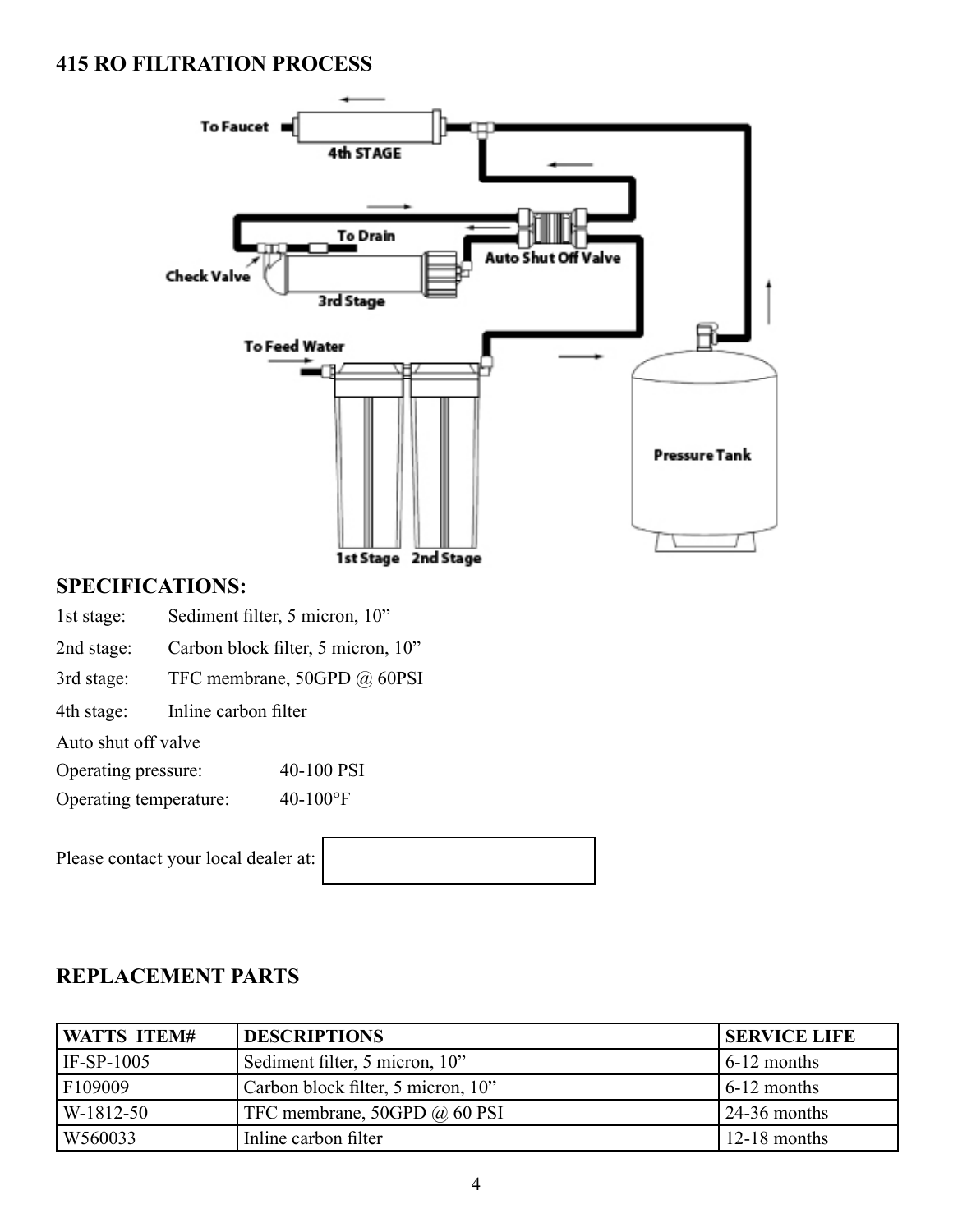# **525 RO FILTRATION PROCESS**



# **SPECIFICATIONS:**

- 1st stage: Sediment filter, 5 micron, 10"
- 2nd stage: Carbon Block filter, 5 micron, 10"
- 3rd stage: Carbon Block filter, 5 micron, 10"
- 4th stage: TFC membrane, 50GPD @ 60 PSI
- 5th stage: Inline carbon filter

Auto shut off valve

Operating pressure: 40-100 PSI

Operating temperature: 40-100°F

Please contact your local dealer at

| <b>WATTS ITEM#</b> | <b>DESCRIPTIONS</b>                | <b>SERVICE LIFE</b>   |
|--------------------|------------------------------------|-----------------------|
| IF-SP-1005         | Sediment filter, 5 micron, 10"     | $6-12$ months         |
| F109009            | Carbon block filter, 5 micron, 10" | $6-12$ months         |
| F109009            | Carbon block filter, 5 micron, 10" | $6-12$ months         |
| W-1812-50          | TFC membrane, 50GPD @ 60PSI        | $\sqrt{24-36}$ months |
| W560033            | Inline carbon filter               | $12-18$ months        |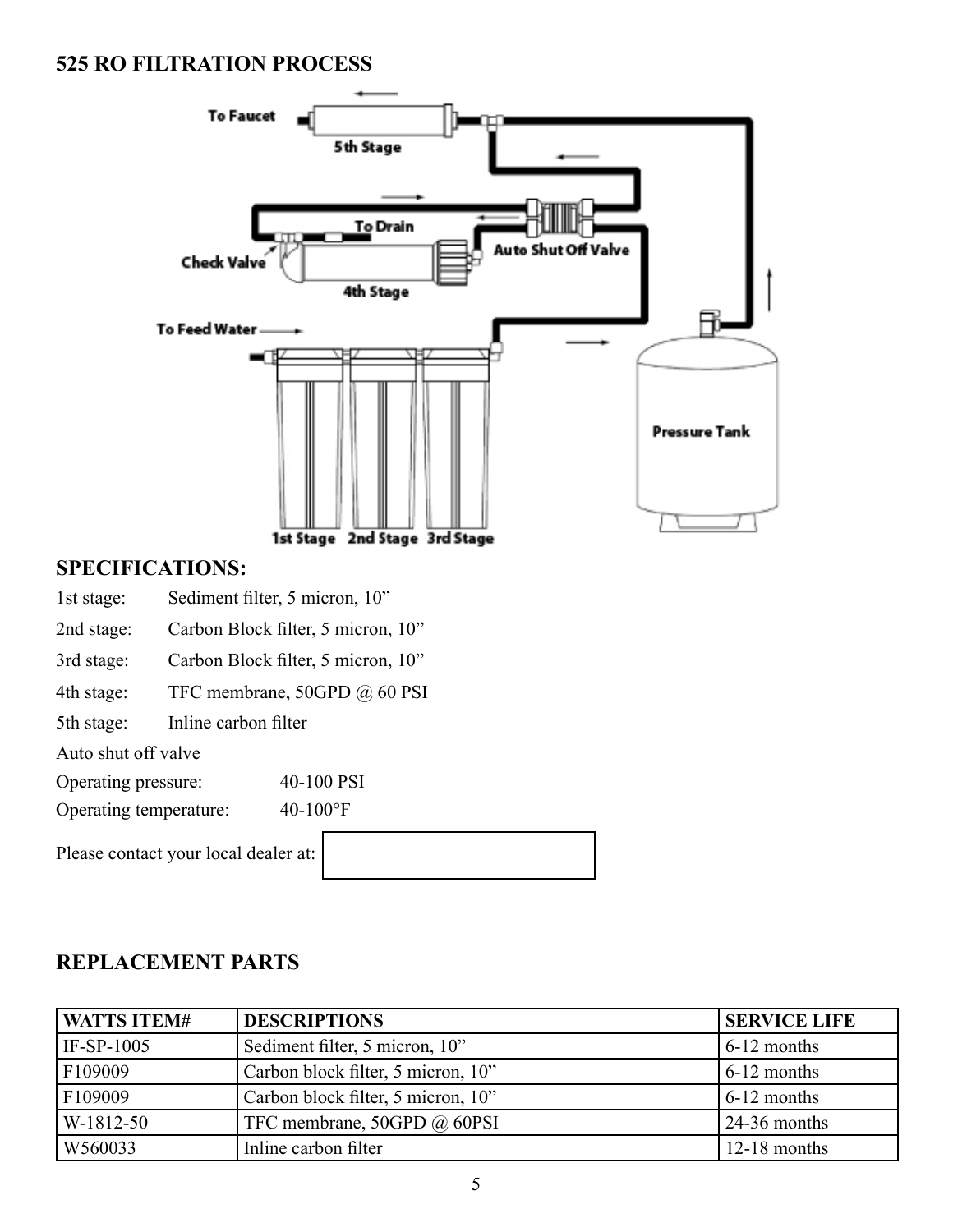# **525P RO FILTRATION PROCESS**



# **SPECIFICATIONS:**

1st stage: Sediment filter, 5 micron, 10"

2nd stage: Carbon Block filter, 5 micron, 10"

3rd stage: Carbon Block filter, 5 micron, 10"

4th stage: TFC membrane, 50GPD @ 60 PSI

5th stage: Inline carbon filter

Auto shut off valve

Operating pressure: 40-100 PSI

Operating temperature: 40-100°F

Please contact your local dealer a

| - - - | $\overline{\phantom{a}}$ |  |  |
|-------|--------------------------|--|--|
| at:   |                          |  |  |
|       |                          |  |  |
|       |                          |  |  |

| <b>WATTS ITEM#</b> | <b>DESCRIPTIONS</b>                | <b>SERVICE LIFE</b>   |
|--------------------|------------------------------------|-----------------------|
| IF-SP- $1005$      | Sediment filter, 5 micron, 10"     | $6-12$ months         |
| F109009            | Carbon block filter, 5 micron, 10" | $6-12$ months         |
| F109009            | Carbon block filter, 5 micron, 10" | $6-12$ months         |
| W-1812-50          | TFC membrane, 50GPD @ 60PSI        | $\sqrt{24-36}$ months |
| W560033            | Inline carbon filter               | $12-18$ months        |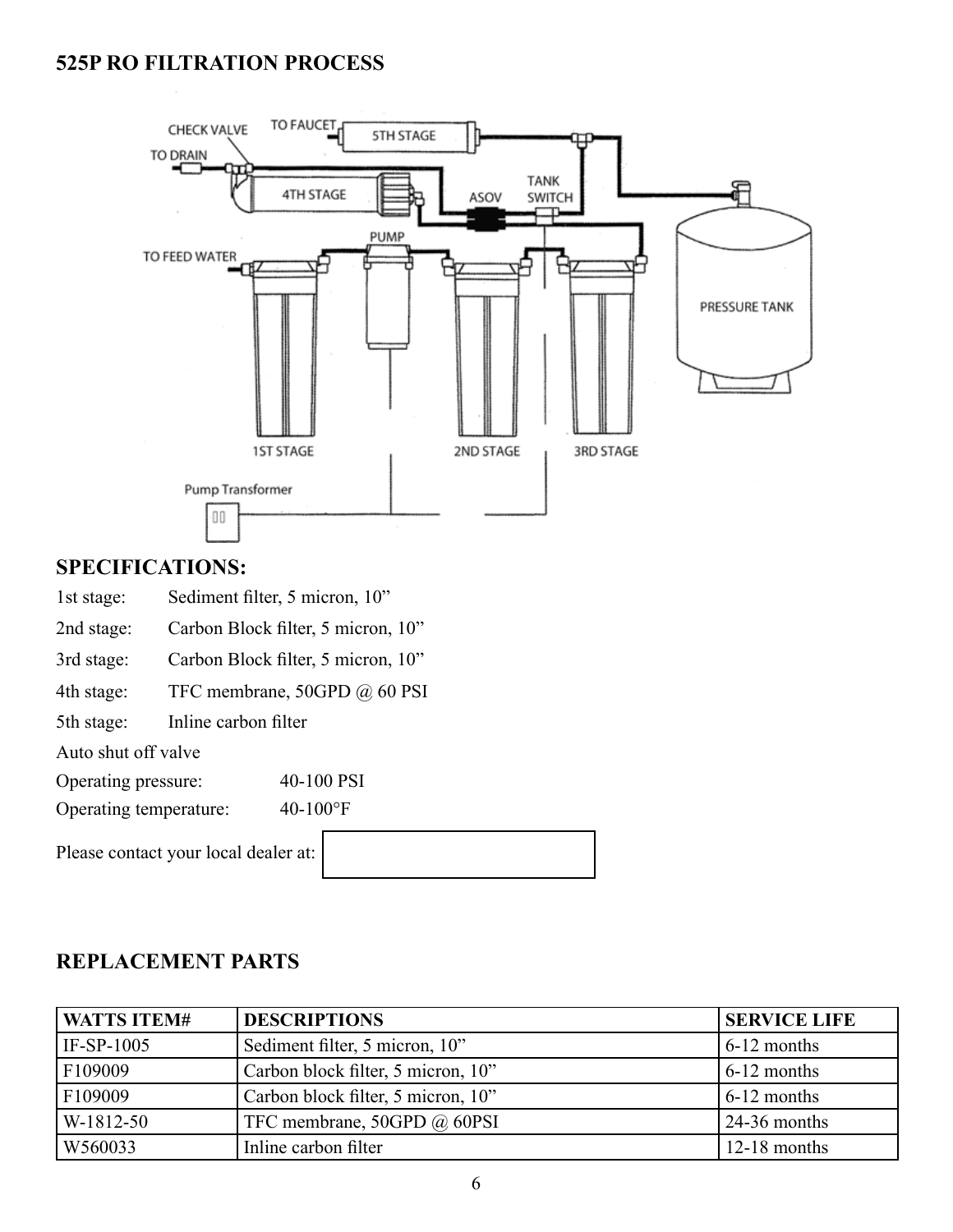# **INSTALLATION QUICK LOOK**

*Please follow 4 color tubing diagram to complete installation* 



**CAUTION: When cutting supplied tubes, predetermine the length by measuring the distance between the components to be connected.** 

**No tools are needed to connect 4 colored tubes.**

#### **HOW TO MAKE A CONNECTION**  *1. CUT THE TUBE SQUARE*

*Cut the tube square. It is essential that the outside diameter be free from score marks and that burrs and sharp edges be removed before inserting into fitting. For soft thin walled plastic tubing we recommend the use of a tube insert.* 



#### *2. INSERT TUBE*

*Fitting grips before it seals. Ensure tube is pushed into the tube stop.* 



#### *3. PUSH UP TO TUBE STOP*

*Push the tube into the fitting, to the tube stop. The collet (gripper) has stainless steel teeth which hold the tube firmly in position while the o-ring provides a permanent leak proof seal.* 



### *4. PULL TO CHECK SECURE*

*Pull on the tube to check that it is secure. It is a good practice to test the system prior to leaving site and/or before use.* 



### **Disconnecting** *PUSH COLLET AND REMOVE TUBE*

*To disconnect, ensure the system is depressurized before removing the tube. Push in collet squarely against face of fitting. With the collet held in this position, the tube can be removed. The fitting can then be re-used.* 



**Installation needs to comply with State and local plumbing regulations.**

|              | <b>Connections</b> | Item No.          | <b>Color of Tubing</b> | <b>Description</b>         |
|--------------|--------------------|-------------------|------------------------|----------------------------|
| $\mathbf{A}$ | <b>RO</b> Faucet   | FU-WDF-905-CP     | Blue                   | Pure water to the Faucet   |
| $\mathbf{B}$ | Feed Water Valve   | F560080 / F560070 | Green                  | Feed Water to RO System    |
| C            | Tank Ball Valve    | PSV501222W        | Yellow                 | Pure Water to Storage Tank |
| $\mathbf{D}$ | Drain Connector    | SC500B14/38       | Red                    | Discharge Water to Drain   |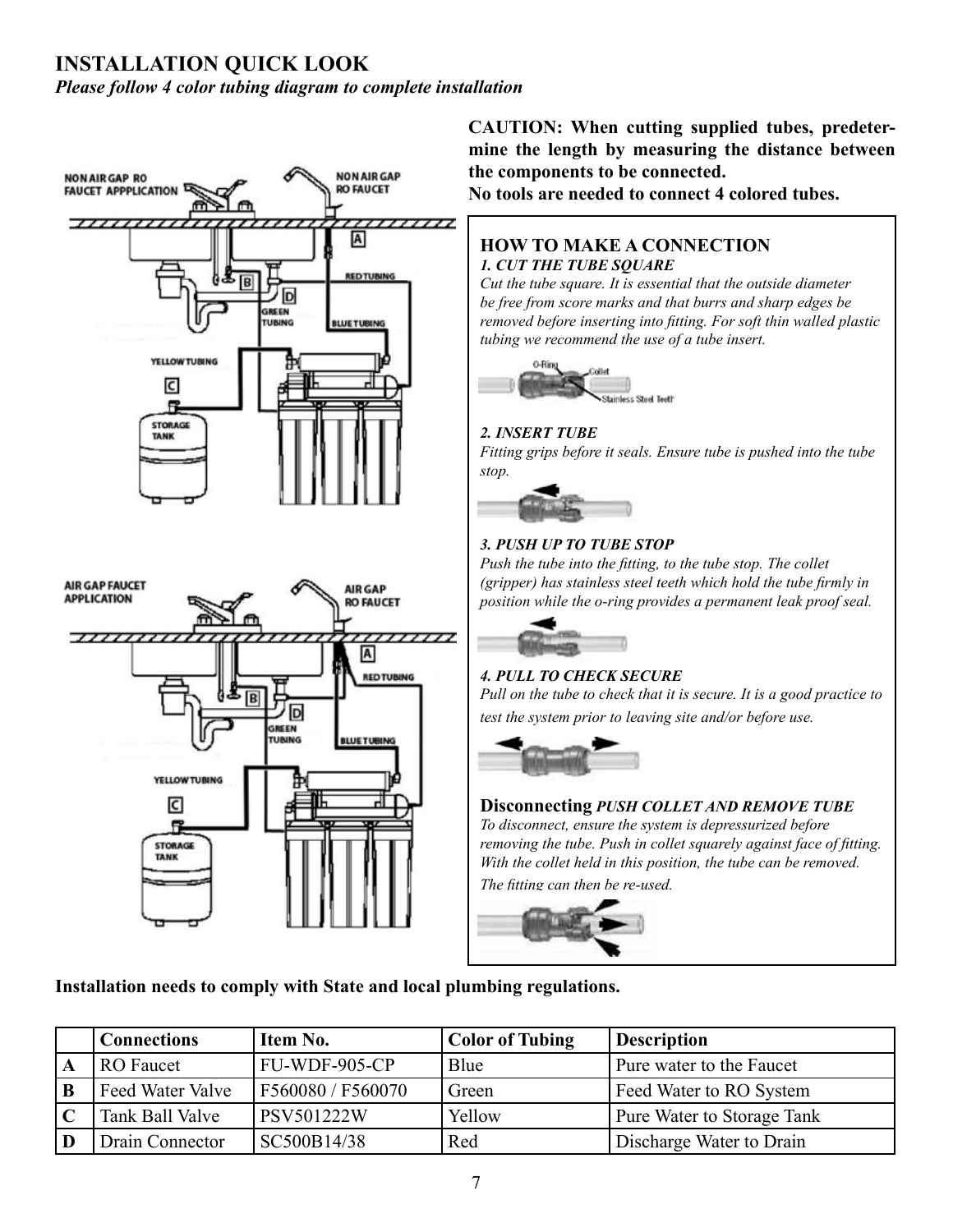# **DRILL A HOLE FOR THE FAUCET IN A PORCELAIN SINK**

*Note:*

*Most sinks are pre drilled with 1 ½" or 1 ¼" diameter hole that you can use for your RO faucet. (If you are already using it for a sprayer or soap dispenser, see step 1)*

*Porcelain sinks are extremely hard and can crack or chip easily. Use extreme caution when drilling. Watts accepts no responsibility for damage resulting from the installation of faucet. Diamond tip bit recommended.*

- 1) Determine desired location for the RO faucet on your sink and place a piece of masking tape over where the hole is to be drilled. Mark the center of the hole on the tape.
- 2) Using a variable speed drill set on the slowest speed, drill a  $\frac{1}{s^4}$  pilot hole through both porcelain and metal casing of sink at the marked center of the desired location. Use lubricating oil or liquid soap to keep the drill bit cool (If drill bit gets hot it may cause the porcelain to crack or chip).
- 3) Using a 1 ¼" hole saw, proceed to drill the large hole. Keep drill speed on the slowest speed and use lubricating oil or liquid soap to keep the hole saw cool during cutting.
- Make sure the surroundings of the sink are cooled before mounting the faucet to 4) the sink after drilling and remove all sharp edges.

# **PUNCH A HOLE FOR THE FAUCET IN A STAINLESS STEEL SINK**

# *Note:*

*If mounting faucet to a Stainless Steel Sink you will need a 1/2" & 1 ¼" Hole Punch. The faucet opening should be centered between the back splash and the edge of the sink, ideally on the same side as the vertical drain pipe.*

5) Drill a  $\frac{1}{4}$  pilot hole. Use a  $\frac{1}{2}$  Hole Punch and an adjustable wrench to punch the hole in the sink. Change to the 1 ¼" Hole Punch to enlarge the hole.

The faucet can now be installed.







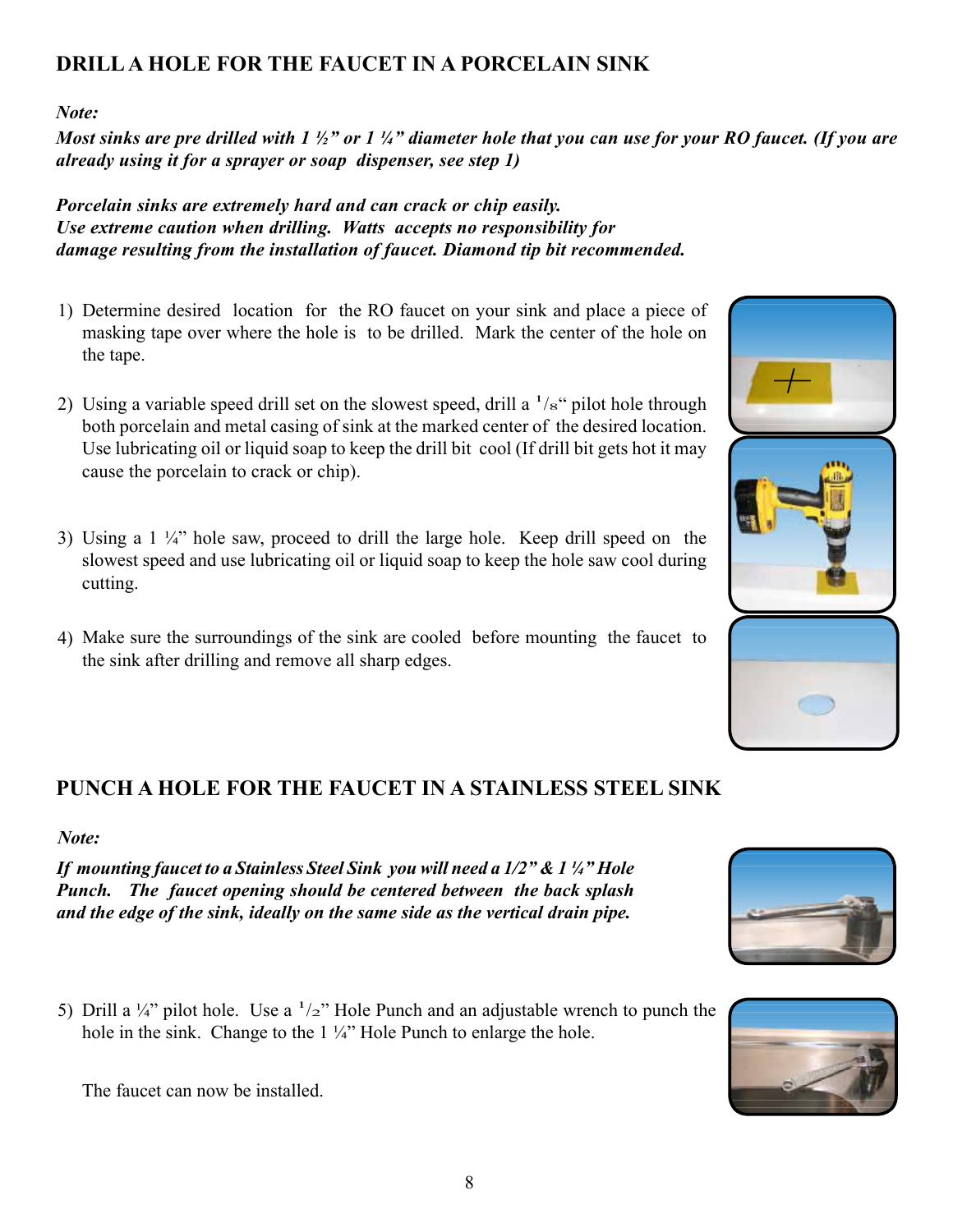# **Typical RO Faucet Installation**

# Drinking Feed Tube Connection

# **Non Air Gap Faucet**

Locate the 3/8" threaded quick connect fitting in the parts bag. After the faucet has been mounted, thread the fitting on the to faucet stem. Connect the 3/8" blue feed tube to the 3/8" quick connect fitting on the faucet stem. The final polishing filter is clipped on to the top of the RO membrane housing. Attached to the polishing filter is a 3/8" quick connect elbow fitting. Attach the open end of the 3/8" blue tubing from the RO faucet to the 3/8" quick connect elbow on the polishing filter.

With Non Air-Gap faucets this will be the only tube connected to the RO faucet.

# **Non Air Gap Faucet Installation**



# **Air Gap Faucet Installation**

# **Air Gap Faucet**

Follow the drinking feed tube connection instructions above. Connect the 1/4" drain tube from the RO module up to the 1/4" fitting on the RO faucet. The 3/8" drain tube from the RO faucet will connect to the 3/8" drain saddle.

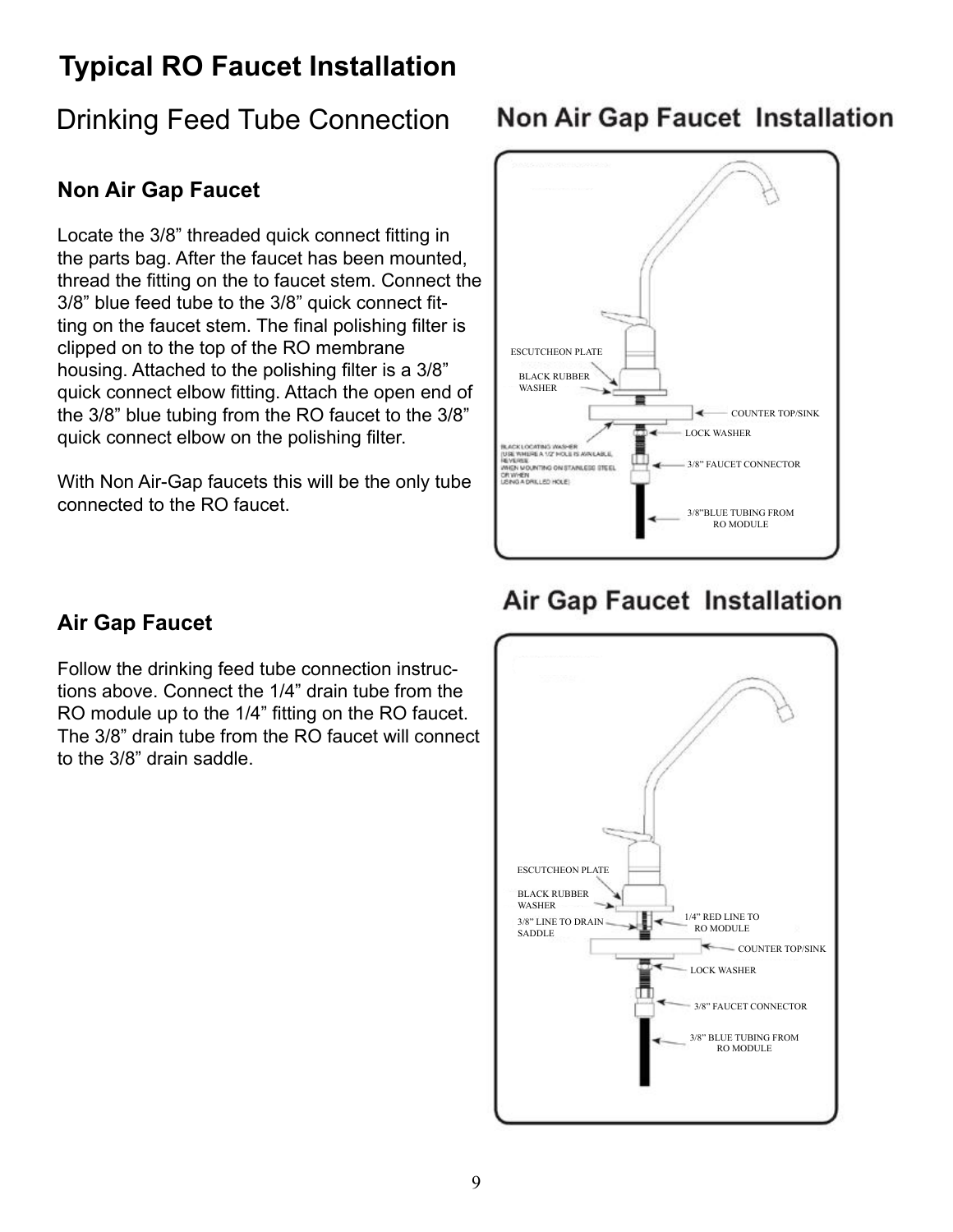# **FEED WATER VALVE INSTALLATION**

*Caution: Water supply line to the system must be from the cold water supply line only. Hot water will severely damage your system.*





Configuration for 1/2" **(Without Brass Fittings)**

### **WARNING: Do not use Teflon tape with the Adapt-a-Valve.**

- 1) Turn off the cold water supply to the faucet by turning the angle stop valve completely off.
- Attach the adapt-a-valve as illustrated in the three photos above, choosing the configuration that fits your 2)plumbing.

# **DRAIN SADDLE INSTALLATION**

**Use the 1/4" Drain Saddle with non air-gap faucet and 3/8" with air-gap faucet.**

**Caution:**

**If you have a garbage disposal, do not install the drain saddle near it. Installation of the drain saddle must be either above the garbage disposal, or if a second sink drain is available, install it above the cross bar on the second drain. Installation of the drain saddle near a garbage disposal may cause the drain line to plug.** 

1) Gather the pieces of the drain saddle

| 1 Black compression nut | 1 Semicircle bracket with opening |
|-------------------------|-----------------------------------|
| 2 Screws                | 1 Foam gasket                     |
| 2 Nuts for screws       | 1 Semicircle bracket              |

- 2) The small square black foam gasket with a circle cut out of the middle must be applied to the inside of the drain saddle. Remove sticky tape backing and stick to the drain saddle as shown.
- 3) The drain saddle must be mounted at least  $1\frac{1}{2}$  above the nut of the P-trap or cross bar from the garbage disposal to insure proper drainage. Assemble the drain saddle around the drain pipe at the best available location. Using Phillips screw driver tighten screws evenly and securely on both sides of the drain saddle. Keep the plastic compression nut off at this time.

*Caution: Do not over tighten the screws. It may crack the drain saddle.*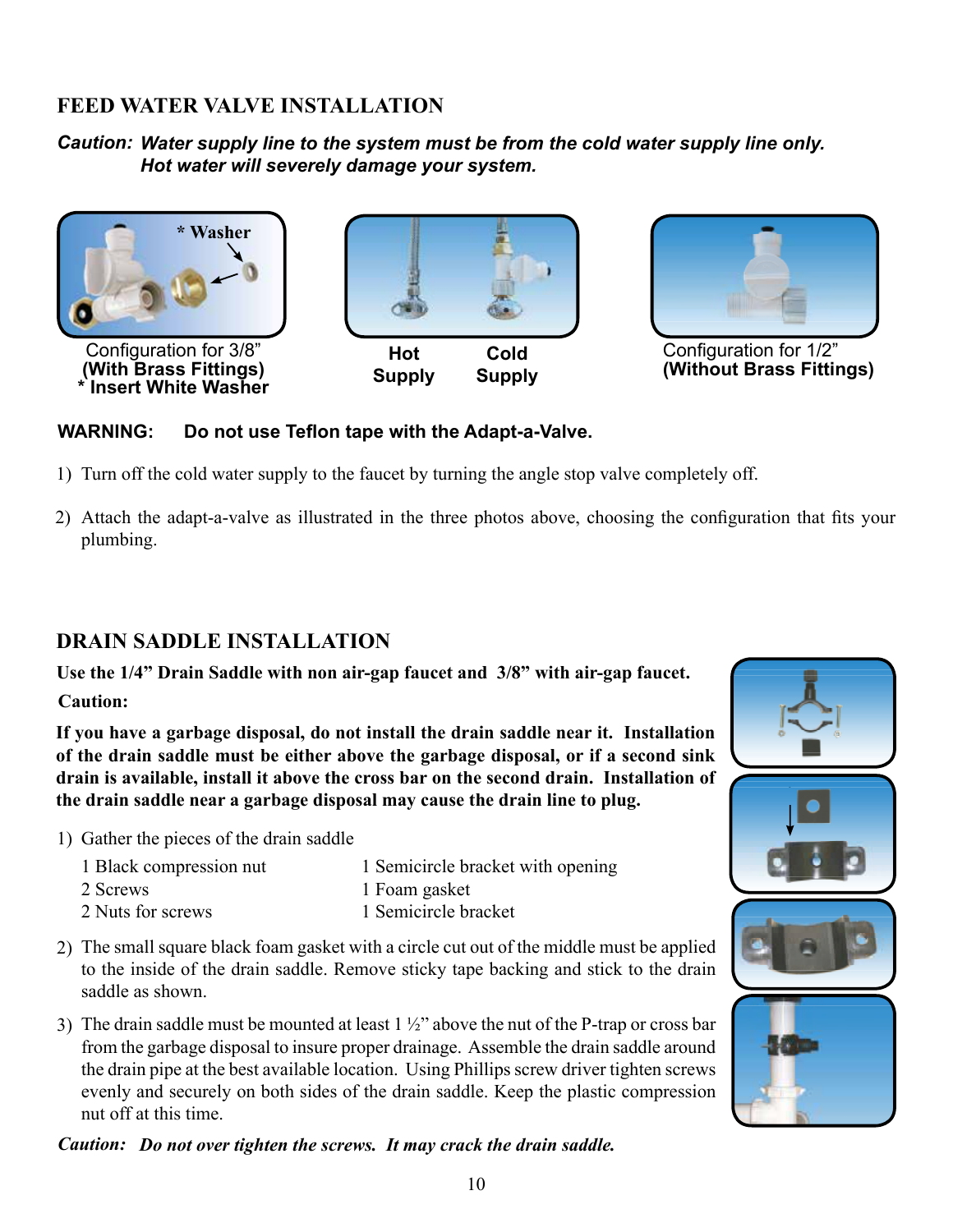# **STEP 3: MOUNTING THE TANK BALL VALVE**

#### **Note: Do not tamper with the air valve on low side of storage tank. It has been preset at 5-7 psi by the manufacturers.**

- 1) With the provided teflon tape wrap 3-4 turns in a clockwise direction around the male threaded connection on the top of the storage tank,
- 2) Connect the ball valve to the thread. Make sure it is tight but not over tight. *See* **<Fig. 5>***.*
- 4) Connect the yellow tubing from to the tank ball valve. Push the tubing in all the way to make sure it is properly seated.
- 5) Turn the tank ball valve off.



# **STEP 4: MOUNTING THE DRAIN CLAMP**

The drain clamp (SC500B14/38) will fit most standard drain pipe 1/4". It should be installed above the trap and on the vertical tailpiece. See **<Fig. 6>**

- 1) Position the drain saddle in desired location, mark spot through thread outlet, remove saddle.
- 2) Drill 1/4"(6.3mm) hole into the drain pipe above the water line of trap.
- 3) Align the hole drilled in the drain pipe with the drain saddle using a drill bit or other narrow straight object and tighten clamp.
- 4) Make sure to align drain saddle to drilled hole. Attach drain saddle to drain pipe and tighten the two screws evenly. See **<Fig. 7>**.
- 5) Connect black tubing to drain clamp.

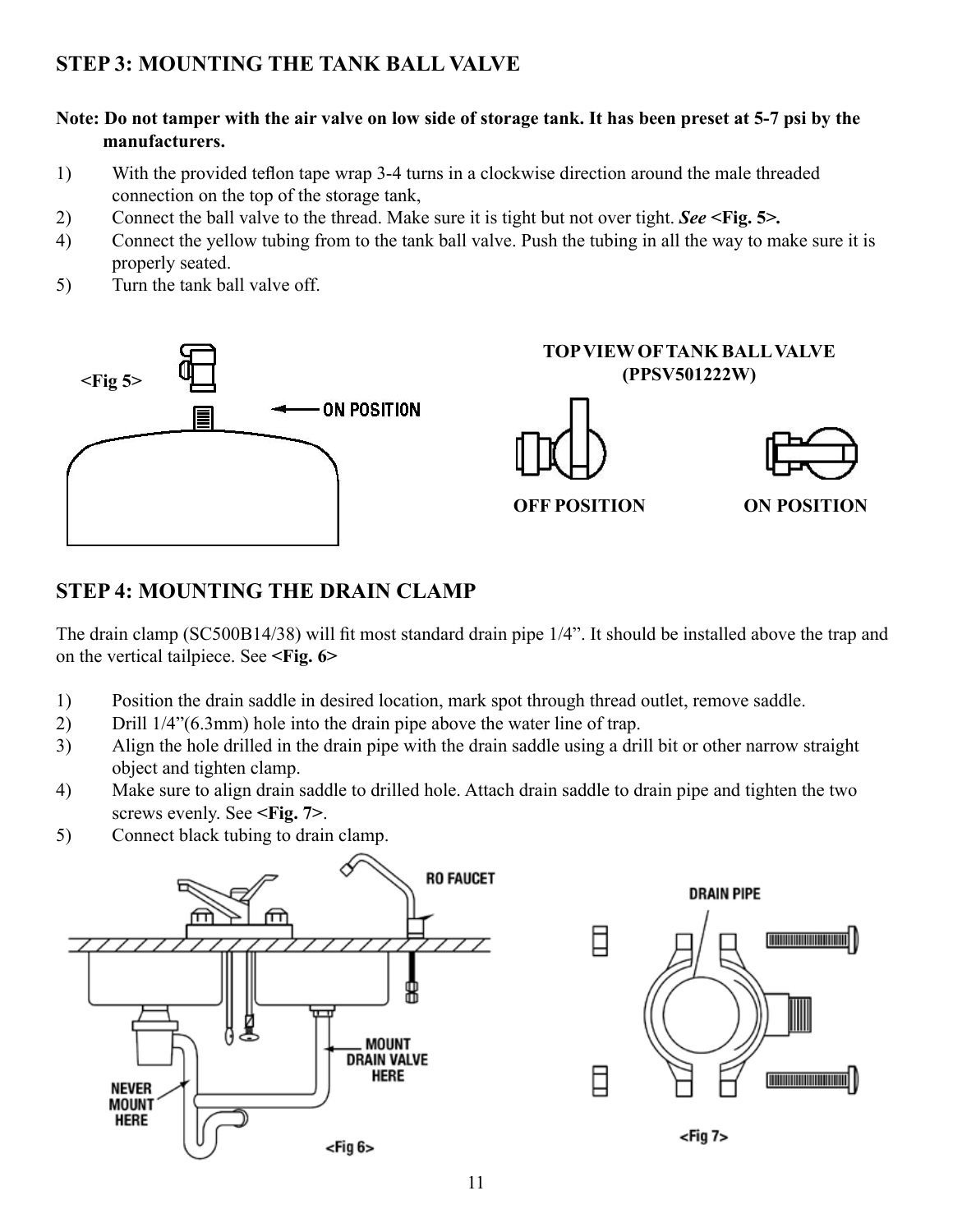# **START UP INSTRUCTIONS**

1) Turn on the incoming cold water at the angle stop valve. Open the valve knob on the water feed Adapt-a-Valve by turning the knob counter clockwise. Check the system for leaks and tighten any fittings as necessary. (Check frequently over the next 24 hours to ensure no leaks are present).

# **NOTE:**

*If you have connected your RO system to a refrigerator / ice maker, make sure the ice maker is off (do not allow water to flow to the ice maker) until flushing (Step 5) is complete and the tank has been allowed to fill completely. Connection from the RO to the ice maker system should have an in-line valve installed before the ice maker so it can easily be closed to prevent water flowing to the ice maker during start up and periodic maintenance. Your RO tank must be allowed to fill up fully in order for the ice maker system to work properly.* 

- 2) Open the RO faucet and leave it open until water begins to trickle out (it will come out slowly).
- 3) Close the RO faucet allowing the storage tank to fill with water. It may take 4 to 6 hours to fill the tank completely depending on the production capability of the membrane, local water temperature and water pressure.

# **NOTE:**

#### *During the fill period you may hear water trickling due to the Reverse Osmosis Process.*

After the Tank has filled, open the RO Faucet to flush the tank completely. You will know that the tank is empty 4) when the flow rate from the RO faucet is down to a trickle. Repeat this step two more times. The fourth tank can be used for drinking. This flushing process should take about 24 hours to complete.

# **NOTE:**

# *Flushing of the tank 3 times is only necessary during the initial startup and after replacing the membrane. The flushing process should take about a day to complete.*

# **NOTE:**

- 1) Do not use with water that is microbiologically unsafe or of unknown quality without adequate disinfection before or after the system.
- 2) This reverse osmosis system contains a replaceable component critical to the efficiency of the system. Replacement of the reverse osmosis component should be with one of identical specifications, as defined by the manufacturer, to assure the same efficiency and contaminant reduction performance.
- **WARNING:** Do not use this RO system appliance to purify non-drinkable sources of water that are unsafe or with water of unknown quality.

**WARNING:** Never use hot water or freeze unit.

**WARNING:** Incorrect installation will VOID the warranty.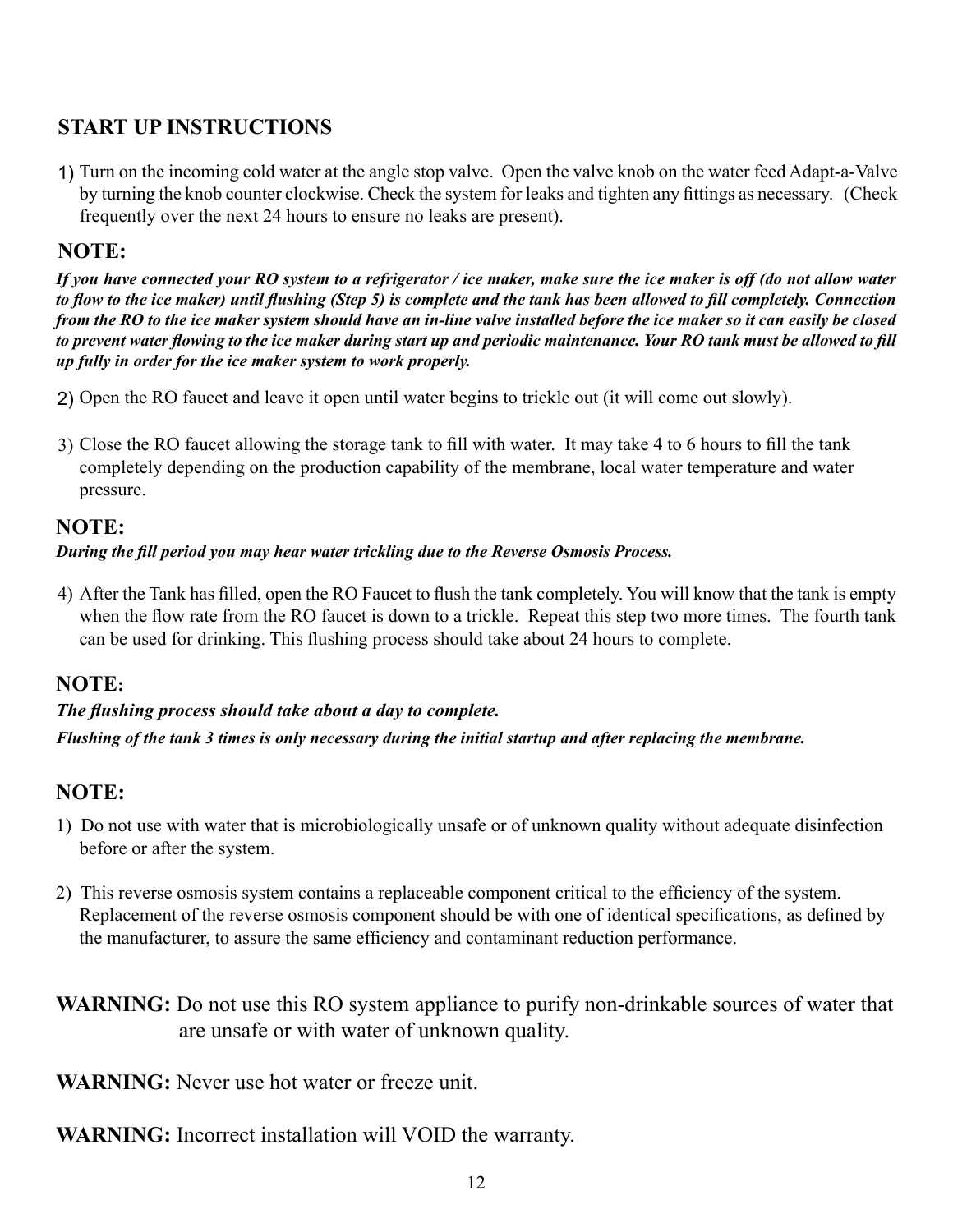# **CLEANING PROCEDURES**

- 1) Shut off the source water supply to the RO system.
- 2) Open the RO faucet and depressurize the RO system and storage tank.
- 3) Remove pre-filter cartridges, post-filter cartridges, and RO membrane. Discard or prepare for cleaning. If the RO membrane element is to be reused, disinfectant solution should be introduced into the permeate tube outlet sufficient to remove biofilm in this vulnerable area, before reinserting the membrane into the housing. Use 1/4 teaspoon (1 ml) of unscented 5.25% sodium hypochlorite liquid household bleach.
- 4) Wash the internal housing areas with warm soapy water using a clean brush (do not scratch the surface of the housings). Be sure to clean o-ring grooves thoroughly. Remove the existing o-ring. Discard o-ring or prepare for cleaning.
- 5) Rinse off all housing pieces with clean water to remove soap.

6) Replace o-rings, and lubricate with a water soluable lubricant. *KY Jelly® or other non petroleum water based lubricants may be used.*.

- 7) Pour about 1/4 teaspoon (1 ml) of unscented 5.25% sodium hypochlorite liquid household bleach into each of the clean housings and replace housings on the RO system.
- 8) Disconnect RO storage tank from the system.
- 9) RO storage tank cleaning procedure:

# **Recommended items:**

- *• Tank sanitizer feeder or small filter housing with fittings and tubing*
- *• Disinfectant solution*
- *• Pressure gauge and air pump*
- a) The tank should be empty. Check the air pre-charge pressure with an accurate gauge (low pressure type 0-12 lbs.). The average tank pressure should be 5-7psi (when the tank is empty).
- b) Fill the tank sanitizer feeder with the recommended disinfectant dosage, and connect the feeder to the water supply and RO storage tank.
- c) Turn on water supply and force water and disinfectant solution into the RO storage tank. The storage tank should feel heavy when filled.
- d) The disinfectant solution should remain in the tank a minimum of 10 minutes. If the tank has not been sanitized in over a year, leave the solution in for 20 to 30 minutes. Turn off the water supply valve and the RO storage tank valve. Disconnect the sanitizer feeder, and connect the RO storage tank to the RO unit (the tank ball valve should remain closed).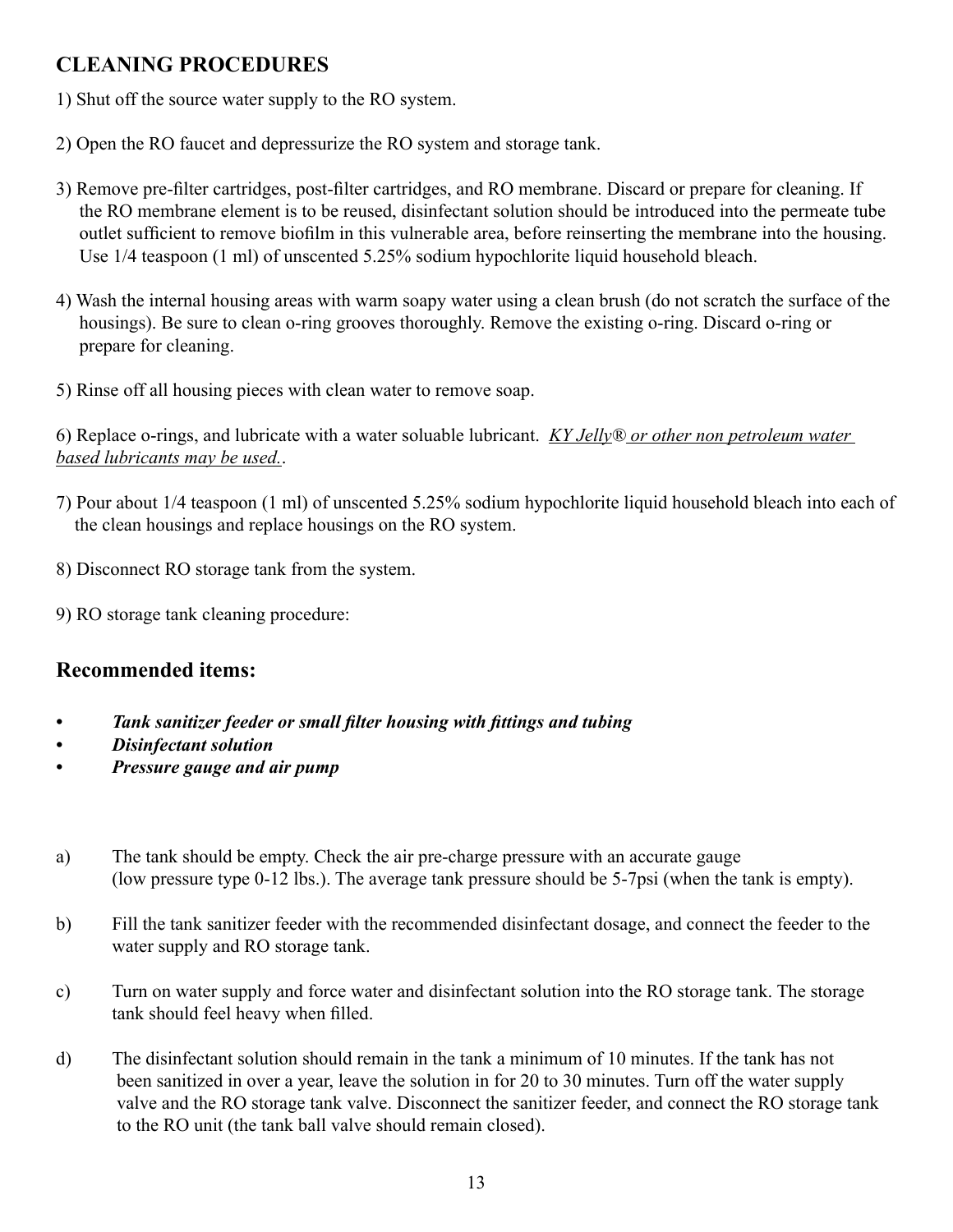# **CLEANING PROCEDURES - CONTINUED**

- 10) Open the feed water valve and open the RO faucet until water flows freely from the spout. Close the RO faucet. Hold the disinfectant solution in the RO system, including the tubing and faucet, for a minimum of 10 minutes. Open the tank ball valve.
- 11) Shut off the feed water valve and open the RO faucet. Let water run out until the flow stops at the RO faucet.
- 12) Open the feed water valve. Let water flow freely from the faucet for three minutes. Shut off the water at the source water supply with RO faucet open.
- 13) When the flow of water has stopped at the RO faucet, remove the filter housing sumps and membrane housing from the RO system. Replace the filters and membrane according to the service life.
- 14) Replace the housings on the RO system. Open the source water valve and allow the water to flow from the faucet.
- Because some of the disinfectant may still be in the system, the system should be flushed prior to **using the water human consumption.**
- **• A maintenance record should be kept for the RO system, including information about the replacement parts, when service was performed, and by whom.**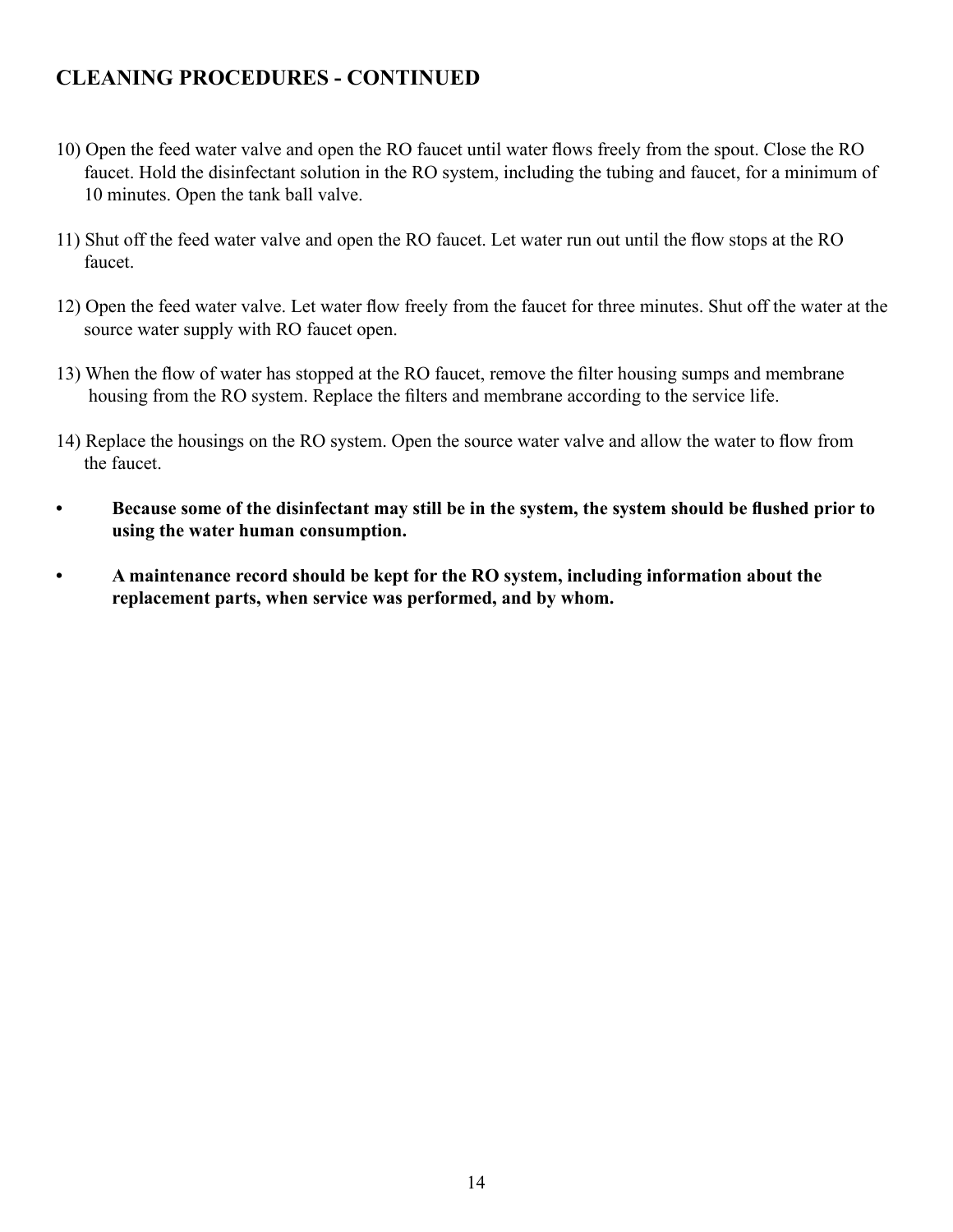# **PREVENTIVE MAINTENANCE**

These recommendations are intended for maximize efficiency of RO water production by your system.

#### 1) **Filter maintenance**

- a) It is OK to store filters shrink wrapped on the shelf for several years.
- b) To store the sealed, unopened filter, we recommend that it be kept in an air tight container. This prolongs the shelf life of the carbon filter and avoids having the filter absorb any possible odor from the air.

#### 2) **Membrane maintenance**

- a) The dry packed membrane usually has a two-year shelf life. To prolong the shelf life, we recommend keeping unopened dry membrane in a refrigerator.
- b) Once the membrane is in use, we recommend running the RO system every day for at least 10-15 minutes (about 1 gallon or 4 liters of drinking water). This helps to maintain the membrane performance.
- c) If the RO system is not used for over a week, drain the storage tank first. Then fill the tank and drain it twice. Your RO system is now ready to use again.
- d) This reverse osmosis system contains a replaceable component critical to the efficiency of the system. Replacement of the reverse osmosis component should be with one of identical specifications, as defined by the manufacturer, to ensure the same efficiency and contaminant reduction performance.

# **Note: If it is too tight to open the housing you may try unplugging the fitting between red tubing and the system in order to reduce the air and water pressure inside the housing.**

### 3) **Filter and membrane change procedures:**

- a) Shut off the water supply.
- b) Turn off the tank ball valve by turning it 90 degrees.
- c) Open RO faucet to the continuous flow position to relieve pressure.
- d) Slide in the housing wrench. Use one hand to hold the system and the other hand to turn the wrench clockwise to open the housing.
- e) After opening the housing, remove the used filter and put the new filter into the housing. Make sure the o-ring is back in place and turn the housing counter-clockwise to close.
- f) Repeat previous step to change second filter.
- g) Turn on the water supply and make sure there are no leaks.
- h) Let the water drip from the faucet for about 10 minutes. If the water flow is less than 1 cup (8 oz. or 240 ml) per minute, it may be a signal to change the membrane.
- i) Membrane change procedures:
- Unscrew the membrane housing cap.
- Slide out the used membrane and discard.
- Insert the new membrane into the housing. The end with the two o-rings should go in first; to prevent leaks be sure it is fully seated in the bottom of the housing.
- Screw the cap back onto the membrane housing, making sure o-ring is still in place.
- It may take 10-20 minutes for the new membrane to run at normal flow.

If the water flow is OK, then turn on the tank ball valve. After 1 minute, turn off the RO faucet and complete the filter change procedures.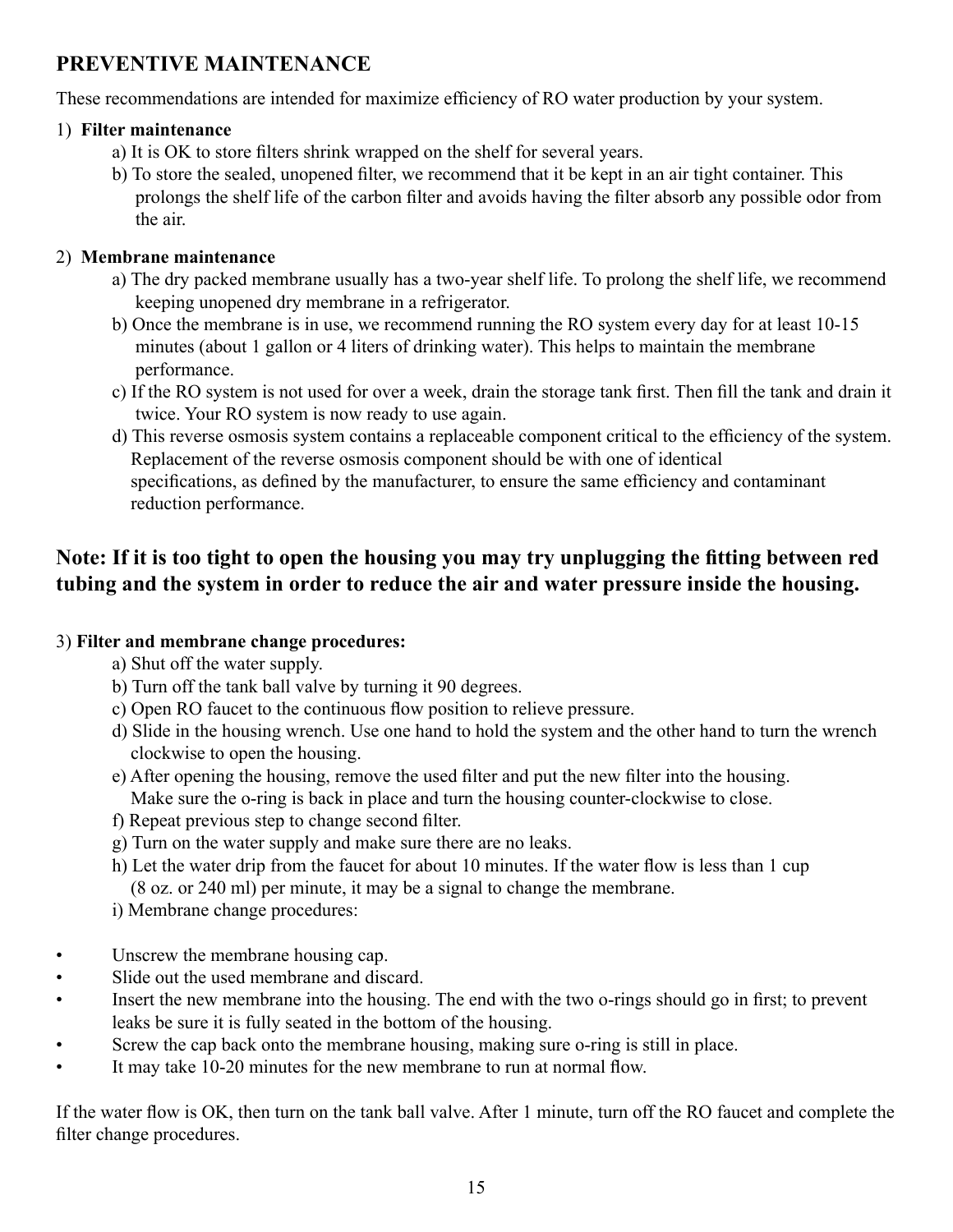#### **WATTS WATER QUALITY 8716 W. Ludlow Drive #1 Peoria, AZ 85381 USA MODELS: 315, 415, 525, 525P**

#### GENERAL USE CONDITIONS:

1. System to be used with municipal or well water sources treated and tested on regular basis to insure bacteriological safe quality. DO NOT use with water that is micro biologically unsafe or unknown quality without adequate disinfection before and after the system.

2. Operating Temperature: Maximum: 100°F (40.5°C) Minimum: 40° (4.4°) 3. Operating Water Pressure: Maximum: 100 psi (7.0kg/cm2) Minimum: 40 psi (2.8kg/cm2) 4. pH  $2 \text{ to } 11$ 

5. Maximum iron present in incoming feed water supply must be less than 0.2 ppm. 6. Hardness of more than 10 grains per gallon (170 ppm) may reduce membrane life expectancy.

7. Recommend TDS (Total Dissolved Solids) not to exceed 1800 ppm.

This system has been tested according to NSF/ANSI 58 for reduction of the substances listed below. The concentration of the indicated substances in water entering the system was reduced to a concentration less than or equal to the permissible limit for water leaving the system as specified in NSF/ANSI 58. This system has been tested for the treatment of water containing pentavalent arsenic (also known as As (V), As  $(+5)$ , or arsenate) at concentrations of 0.30 mg/L or less. This system reduces pentavalent arsenic, but may not remove other forms of arsenic. This system is to be used on water supplies containing a detectable free chlorine residual at the system inlet or on water supplies that have been demonstrated to contain only pentavalent arsenic. Treatment with chloramine (combined chlorine) is not sufficient to ensure complete conversion of trivalent arsenic to pentavalent arsenic. Please see the Arsenic Facts section of the Performance Data Sheet for further information.

|                           | Avg. In.<br>(mg/L)   | Avg. Eff.<br>(mg/L) | % Reduction pH |      | <b>Pressure</b>                   | Max Eff.<br>mg/L | Inf. challenge<br>concentration<br>mg/L | <b>Max Allowable</b><br>concentration<br>mg/L |
|---------------------------|----------------------|---------------------|----------------|------|-----------------------------------|------------------|-----------------------------------------|-----------------------------------------------|
| Arsenic (Pentavalent)     | 0.3                  | 0.001               | 99.6%          |      | 50psi                             | 0.004            | $0.30 \pm 10\%$                         | $0.010$ mg/L                                  |
| <b>Barium Reduction</b>   | 10                   | 0.12                | 98.8%          | 7.24 | 50psi                             | 0.23             | $10.0 \pm 10\%$                         | 2.0                                           |
| Cadmium Reduction         | 0.03                 | 0.0003              | 98.8%          | 7.49 | 50psi                             | 0.0008           | $0.03 \pm 10\%$                         | 0005                                          |
| Chromium (Hexavalent)     | 0.29                 | 0.003               | 99.1%          | 7.24 | 50psi                             | 0.007            | $0.03 \pm 10\%$                         | 0.1                                           |
| Chromium (Trivalent)      | 0.29                 | 0.001               | 99.7%          | 7.24 | 50psi                             | 0.001            | $0.03 \pm 10\%$                         | 0.1                                           |
| Copper Reduction          | 2.9                  | 0.03                | 99.0%          | 7.64 | 50psi                             | 0.05             | $3.0 \pm 10\%$                          | 1.3                                           |
| Cysts                     | 170000/ml            | 5/ml                | 99.99%         |      | 50psi                             | 29               | minimum $50,000$ /mL                    | 99.95                                         |
| <b>Fluoride Reduction</b> | 8.4                  | 0.2                 | 97.7%          | 7.49 | $50$ psi                          | 0.3              | $8.0 \pm 10\%$                          | 1.5                                           |
| <b>Lead Reduction</b>     | 0.15                 | 0.001               | 99.3%          | 7.49 | 50psi                             | 0.001            | $0.15 \pm 10\%$                         | 0.010                                         |
| Radium 226/228            | 25pCi/L              | 5pCi/L              | 80.0%          | 7.24 | 50psi                             | 5pCi/L           | $25pCiL \pm 10\%$                       | 5pCiL                                         |
| Selenium                  | 0.10                 | 0.002               | 98.1%          |      | 50psi                             | 0.002            | $0.10 \pm 10\%$                         | 0.05                                          |
| <b>TDS</b>                | 790                  | 29                  | 94.5%          | 7.80 | $50$ psi                          | 47               | $750\pm40$ mg/L                         | 187                                           |
| Turbidity                 | 11 NTU               | 0.1 NTU             | 98.9%          |      | 50psi                             | 0.4 NTU          | $11\pm1$ NTU                            | 0.5 NTU                                       |
|                           | Recovery - $13.09\%$ |                     |                |      | Daily Production Rate - 14.33 GPD |                  |                                         | Efficiency - 7.44%                            |

Depending on water chemistry, water temperature, and water pressure Watts R.O. Systems production and performance will vary. Efficiency rating means the percentage of the influent water to the system that is available to the user as reverse osmosis treated water under operating conditions that approximate typical daily usage. Recovery rating means the percentage of the influent water to the membrane portion of the system that is available to the user as reverse osmosis treated water when the system is operated without a storage tank or when the storage tank is bypassed. There is an average of 4 gallons of reject water for every 1 gallon of product water produced. Watts 210-677-8400 or Fax 210-677-8402. *REFER TO OWNER'S INSTALLATION/SERVICE MANUAL FOR FURTHER MAINTENANCE REQUIREMENTS AND WARRANTY INFORMATION.*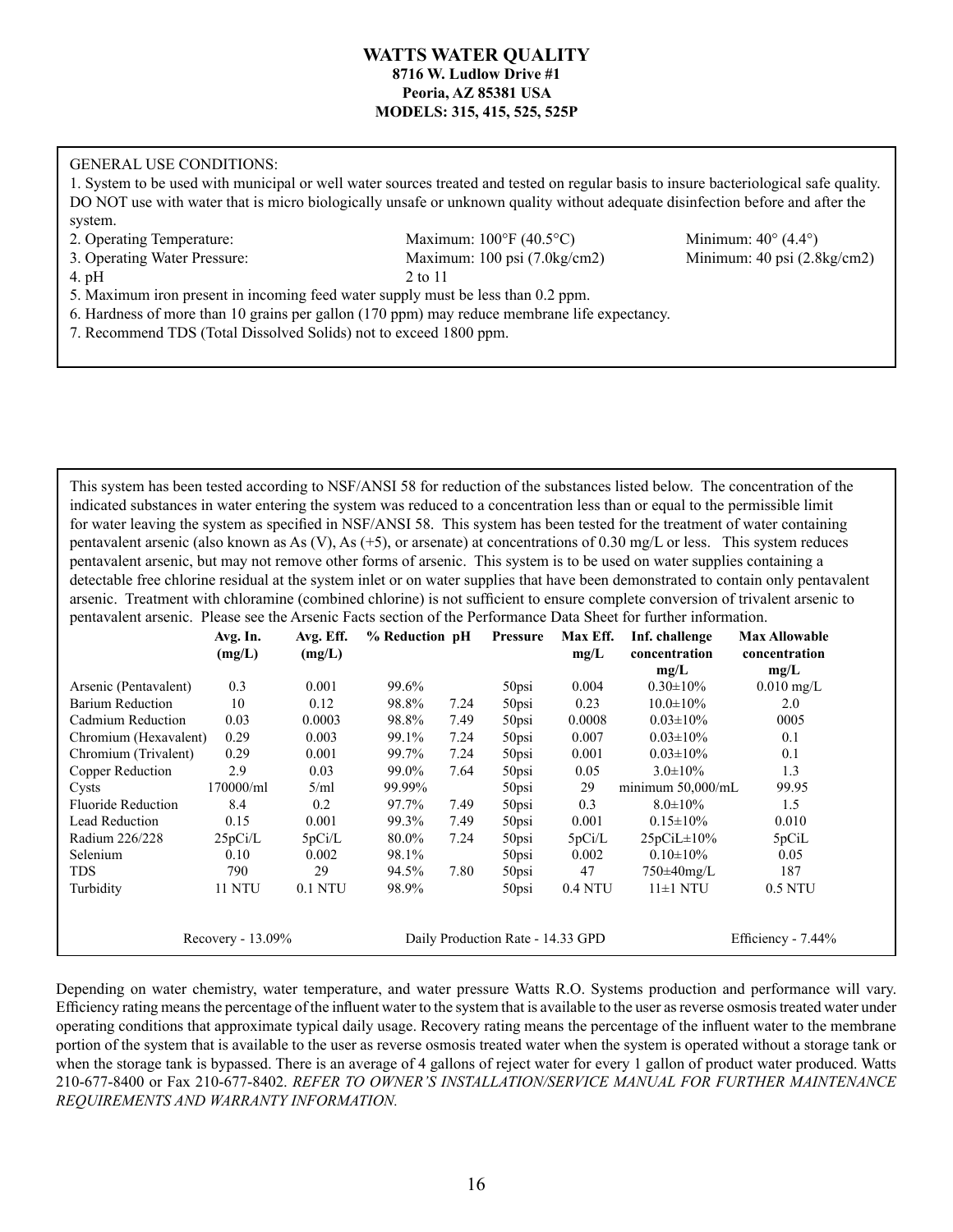### **REPLACEMENT PARTS**

#### **Model: 315**

| <b>WATTS ITEM#</b> | <b>DESCRIPTIONS</b>                 | <b>SERVICE LIFE</b>   |
|--------------------|-------------------------------------|-----------------------|
| F109009            | Carbon block filter, 5 micron, 10"  | $6-12$ months         |
| $W-1812-50$        | TFC membrane, 50GPD $\omega$ 60 PSI | $\sqrt{24-36}$ months |
| F109009            | Carbon block filter, 5 micron, 10"  | $6-12$ months         |

#### **Model: 415**

| WATTS ITEM# | <b>DESCRIPTIONS</b>                | <b>SERVICE LIFE</b>       |
|-------------|------------------------------------|---------------------------|
| IF-SP-1005  | Sediment filter, 5 micron, 10"     | $\frac{1}{2}$ months      |
| F109009     | Carbon block filter, 5 micron, 10" | $\frac{1}{6}$ -12 months  |
| W-1812-50   | TFC membrane, 50GPD @ 60 PSI       | $\frac{124-36}{ }$ months |
| W560033     | Inline carbon filter               | $12-18$ months            |

#### **Model: 525 & 525P**

| WATTS ITEM# | <b>DESCRIPTIONS</b>                | <b>SERVICE LIFE</b> |
|-------------|------------------------------------|---------------------|
| IF-SP-1005  | Sediment filter, 5 micron, 10"     | $6-12$ months       |
| F109009     | Carbon block filter, 5 micron, 10" | $6-12$ months       |
| F109009     | Carbon block filter, 5 micron, 10" | $6-12$ months       |
| W-1812-50   | TFC membrane, 50GPD @ 60 PSI       | $24-36$ months      |
| W560033     | Inline carbon filter               | $12-18$ months      |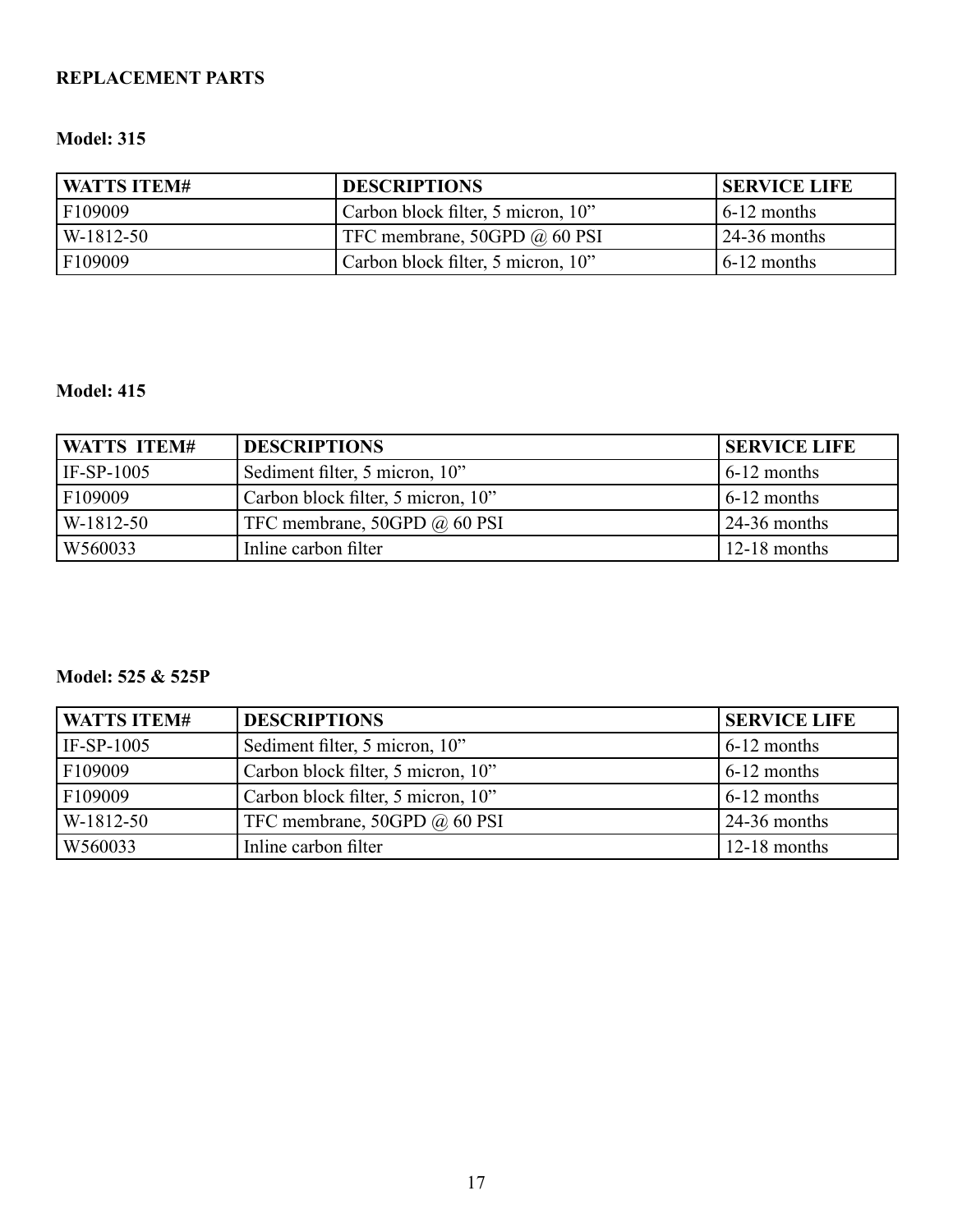# **ARSENIC FACT SHEET**

Arsenic (As) is a naturally occurring contaminant found in many ground waters. Arsenic in water has no color, taste or odor. It must be measured by an arsenic test kit or lab test.

Public water utilities must have their water tested for arsenic. You can obtain the results from your water utility contained with in your consumer confidence report. If you have your own well, you will need to have the water evaluated. The local health department or the state environmental health agency can provide a list of test kits or certified labs.

There are two forms of arsenic: pentavalent arsenic (also called As  $(V)$ , As  $(+5)$ ) and trivalent arsenic (also called As (III), As (+3)). In well water, arsenic may be pentavalent, trivalent, or a combination of both. Although both forms of arsenic are potentially hazardous to your health, trivalent arsenic is considered more harmful than pentavalent arsenic.

RO systems are very effective at removing pentavalent arsenic. A free chlorine residual will rapidly convert trivalent arsenic to pentavalent arsenic. Other water treatment chemicals such as ozone and potassium permanganate will also change trivalent arsenic to pentavalent arsenic. A combined chlorine residual (also called chloramine) where it does convert trivalent arsenic to pentavalent arsenic, may not convert all the trivalent arsenic in to pentavalent arsenic. If you get your water from a public water utility, contact the utility to find out if free chlorine or combined chlorine is used in the water system.

This Watts Water Quality reverse osmosis system is designed to remove up to 98% of pentavalent arsenic. It will not convert trivalent arsenic to pentavalent arsenic. Under laboratory standard testing conditions, this system reduced 0.30 mg/L (ppm) pentavalent arsenic to under 0.010 mg/L (ppm) (the USEPA standard for drinking water). Actual performance of the system may vary depending on specific water quality conditions at the consumer's installation. In addition to the independent laboratory standard testing conditions Watts has conducted additional field testing on our reverse osmosis units to determine trivalent arsenic reduction capabilities. Based upon Watts field testing, it has been determined that the RO units are capable of reducing up to 67% of trivalent arsenic from the drinking water.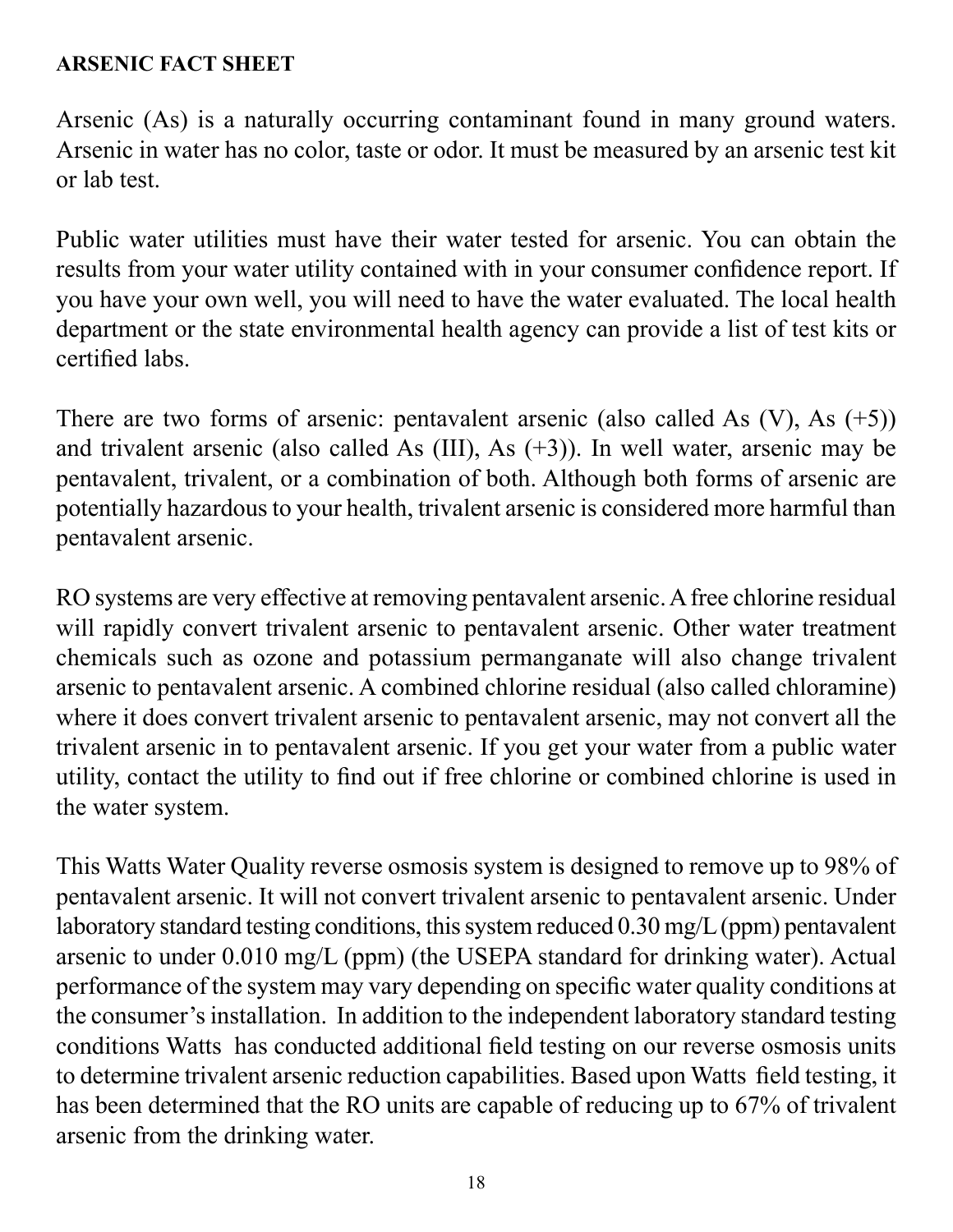### **TROUBLE SHOOTING Note: turn off the system before servicing**

| <b>PROBLEM</b>                               | <b>CAUSE</b>                                                                            | <b>SOLUTIONS</b>                                                                                                                                                  |
|----------------------------------------------|-----------------------------------------------------------------------------------------|-------------------------------------------------------------------------------------------------------------------------------------------------------------------|
| Milky colored water                          | Air in system                                                                           | Air in the system is a normal<br>occurrence with initial startup of<br>the RO system. This milky look<br>will disappear during normal use<br>within 1 to 2 weeks. |
| Noise from faucet                            | Air gap faucet                                                                          | Will disappear after system shuts<br>down                                                                                                                         |
|                                              | Location of drain saddle                                                                | Relocate the drain to above water<br>trap.                                                                                                                        |
|                                              | Restriction in drain line                                                               | Blockage sometimes caused by<br>debris from garbage disposal or<br>dishwasher                                                                                     |
| Small amount of water from stor-<br>age tank | System just starting up                                                                 | Normally it takes 2-3 hours to fill<br>tank. Low water pressure and/or<br>temperatures can reduce production<br>rate.                                             |
|                                              | Air pressure in storage tank is low                                                     | Add pressure to storage tank. The<br>pressure should be 8-10 psi when<br>the tank is empty                                                                        |
| Slow production                              | Low water pressure<br>Crimps in tubing<br>Clogged pre-filters<br>Fouled membrane        | Add a booster pump<br>Make sure tubing is straight<br>Replace pre-filters<br>Replace membrane                                                                     |
| Water taste or smell offensive               | Post carbon is depleted<br>Fouled membrane<br>Sanitizer not flushed out                 | Replace post carbon<br>Replace membrane<br>Drain storage tank and Refill it<br>overnight                                                                          |
| No drain water                               | Clogged flow restrictor                                                                 | Replace flow restrictor                                                                                                                                           |
| Leaks                                        | Fittings are not tightened<br>Twisted O-ring<br>Misalignment of hole in drain<br>saddle | Tighten fittings as necessary<br>Replace a o-ring<br>Realign drain saddle                                                                                         |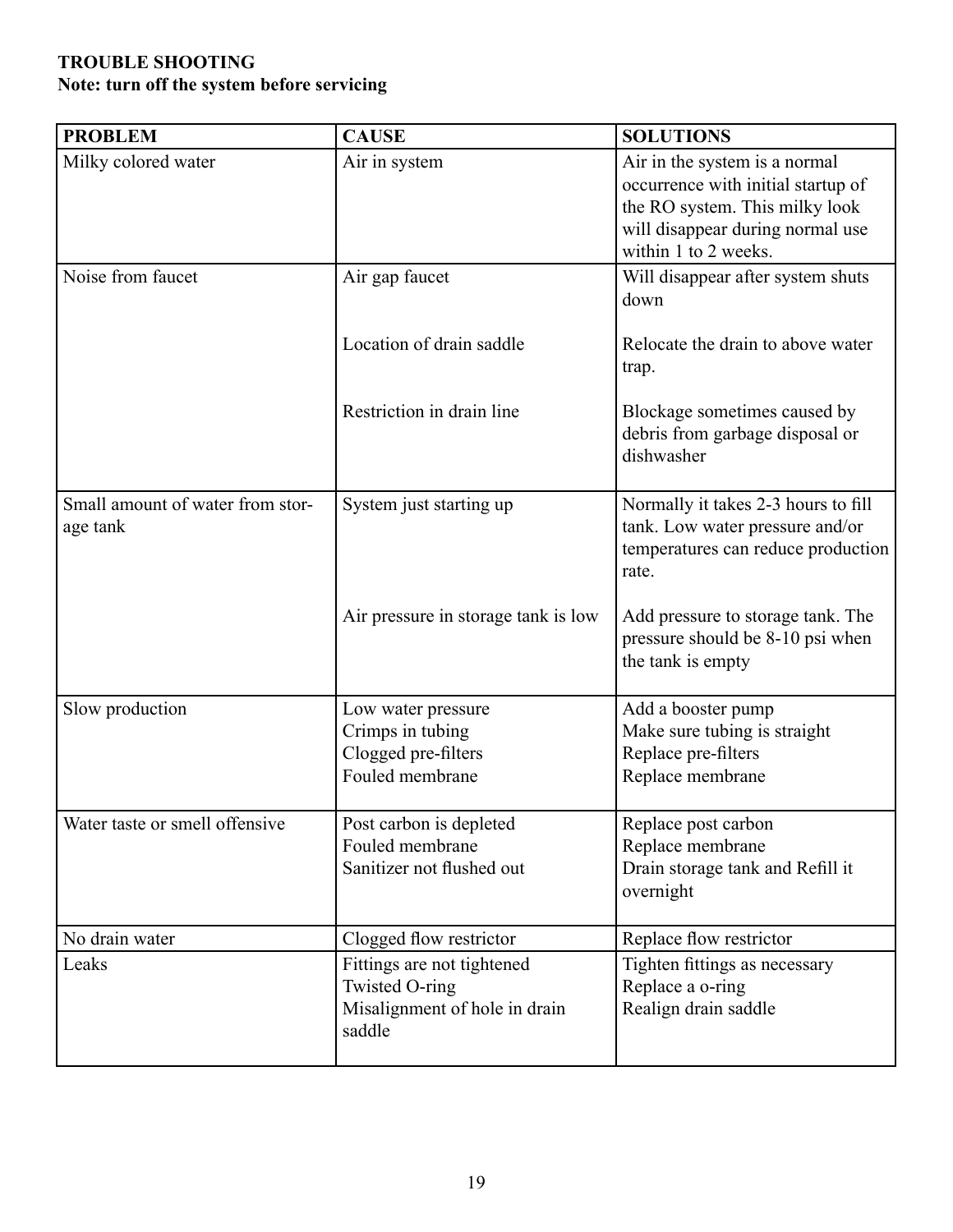# **Limited Warranty**

This Reverse Osmosis System is warranted against defects in material and workmanship for a period of one year from the date of installation, not to exceed 1 year from the date of manufacture. Expendable items such as filter cartridges and membranes are not covered by this warranty.

How to obtain Warranty Service: Contact the dealer that you purchased the system from. Watts will work in conjunction with our dealer to repair or replace at our discretion any unit that is determined to be defective. No returns will be accepted with out the proper return authorization number.

What this warranty does not cover: This warranty does not cover defects resulting from improper installation, from abuse, misuse, misapplication, improper maintenance, neglect, alteration, accidents, casualties, fire, flood, freezing, environmental factors, water pressure spikes or other such acts of God.

Return shipping charges are not included in this warranty and are the responsibility of the end user.

This warranty will be void if defects occur due to failure to observe the following conditions:

- 1. The Reverse Osmosis System must be hooked up to a potable municipal or well cold water supply.
- 2. The hardness of the water should not exceed 10 grains per gallon, or 170 ppm.
- 3. Maximum incoming iron must be less than 0.2 ppm.
- 4. The pH of the water must not be lower than 2 or higher than 11
- 5. The incoming water pressure must be between 40 and 100 pounds per square inch.
- 6. Incoming water to the RO cannot exceed 105 degrees F (40 degrees C.)
- 7. Incoming TDS/Total Dissolved Solids not to exceed 1000 ppm.
- 8. Do not use with water that is microbiologically unsafe or of unknown quality without adequate disinfection before or after the system.

This warranty does not cover any equipment that is relocated from the site of its original installation.

This warranty does not cover any equipment that is installed or used outside the United States of America and Canada.

#### LIMITATIONS AND EXCLUSIONS:

WATTS WILL NOT BE RESPONSIBLE FOR ANY IMPLIED WARRANTIES, INCLUDING THOSE OF MERCHANTABILITY AND FITNESS FOR A PARTICULAR PURPOSE. WATTS WILL NOT BE RESPONSIBLE FOR ANY INCIDENTAL OR CONSEQUENTIAL DAMAGES, INCLUDING WATER DAMAGE, TRAVEL EXPENSE, TELEPHONE CHARGES, LOSS OF REVENUE, LOSS OF TIME, INCONVENIENCE, LOSS OF USE OF THE EQUIPMENT, AND DAMAGE CAUSED BY THIS EQUIPMENT AND ITS FAILURE TO FUNCTION PROPERLY. THIS WARRANTY SETS FORTH ALL OF WATTS RESPONSIBILITIES REGARDING THIS EQUIPMENT.

#### OTHER CONDITIONS:

If Watts chooses to replace the equipment, it may be replace with reconditioned equipment. Parts used in repairing or replacing the equipment will be warranted for 90 days from the date the equipment is returned to you or for the remainder of the original warranty period, whichever is longer. This warranty is not assignable or transferable.